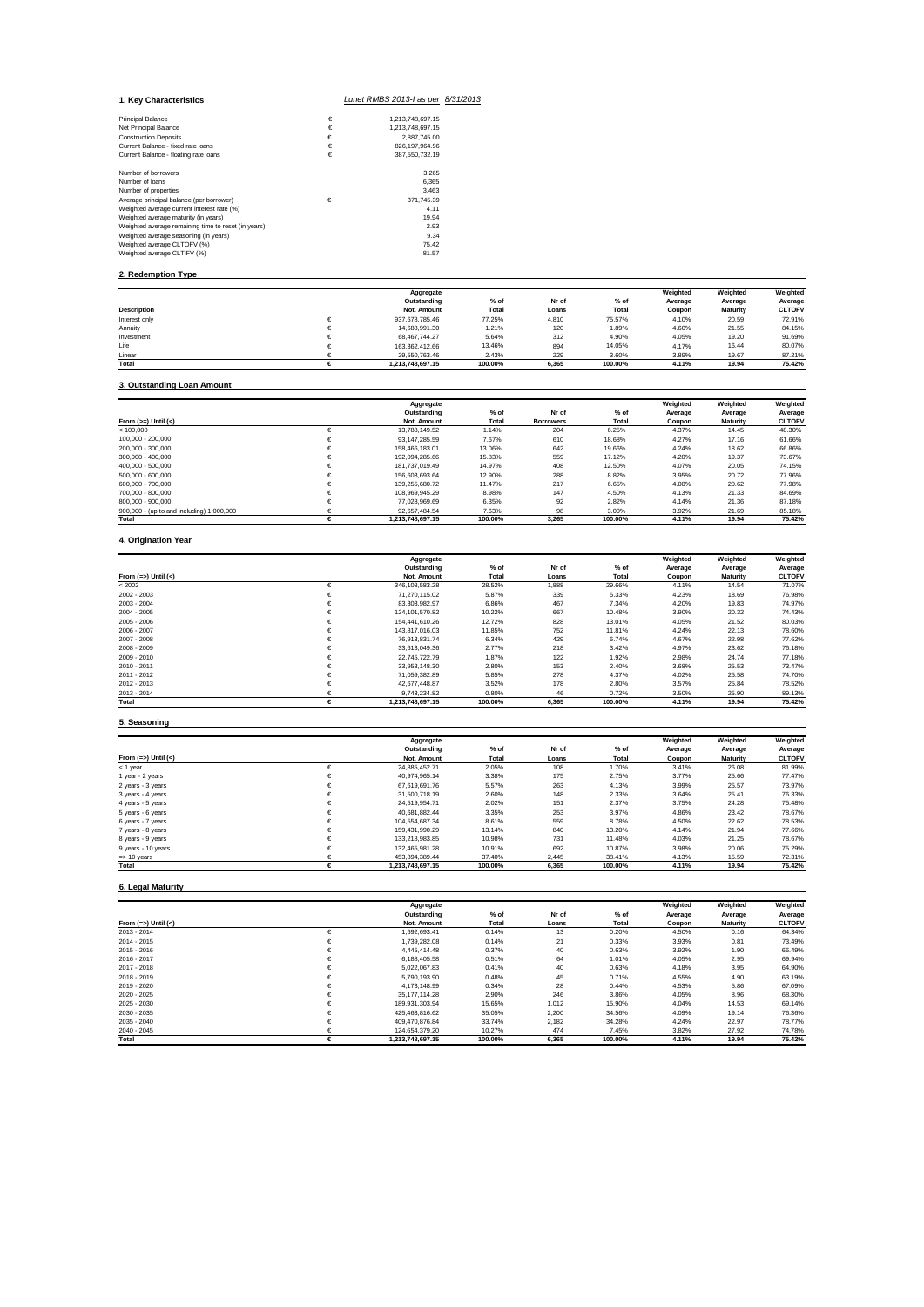#### **7. Remaining Tenor**

|                       |            | Aggregate        |         |       |         | Weighted | Weighted | Weighted      |
|-----------------------|------------|------------------|---------|-------|---------|----------|----------|---------------|
|                       |            | Outstanding      | $%$ of  | Nr of | $%$ of  | Average  | Average  | Average       |
| From $(=>)$ Until $($ |            | Not. Amount      | Total   | Loans | Total   | Coupon   | Maturity | <b>CLTOFV</b> |
| $<$ 1 year            | €          | 2.773.855.97     | 0.23%   | 24    | 0.38%   | 4.12%    | 0.33     | 69.27%        |
| 1 year - 2 years      | €          | 3.380.008.71     | 0.28%   | 34    | 0.53%   | 3.84%    | 1.61     | 65.26%        |
| 2 years - 3 years     | €          | 4,279,362.99     | 0.35%   | 45    | 0.71%   | 4.12%    | 2.47     | 69.66%        |
| 3 years - 4 years     | €          | 6,363,785.26     | 0.52%   | 59    | 0.93%   | 4.12%    | 3.40     | 68.79%        |
| 4 years - 5 years     | €          | 5,775,345.17     | 0.48%   | 41    | 0.64%   | 4.42%    | 4.53     | 63.01%        |
| 5 years - 6 years     | €          | 5.512.577.74     | 0.45%   | 38    | 0.60%   | 4.49%    | 5.53     | 65.58%        |
| 6 years - 7 years     | €          | 4.854.011.99     | 0.40%   | 33    | 0.52%   | 3.58%    | 6.58     | 71.45%        |
| 7 years - 8 years     | €          | 8.591.142.61     | 0.71%   | 55    | 0.86%   | 4.31%    | 7.49     | 66.90%        |
| 8 years - 9 years     | €          | 6.412.956.39     | 0.53%   | 44    | 0.69%   | 3.86%    | 8.58     | 68.25%        |
| 9 years - 10 years    | €          | 4,930,804.40     | 0.41%   | 38    | 0.60%   | 4.33%    | 9.49     | 65.25%        |
| 10 years - 11 years   | €          | 6,779,081.23     | 0.56%   | 52    | 0.82%   | 4.01%    | 10.53    | 69.80%        |
| 11 years - 12 years   | €          | 9.289.739.45     | 0.77%   | 69    | 1.08%   | 4.09%    | 11.45    | 69.11%        |
| 12 years - 13 years   | €          | 22.555.448.65    | 1.86%   | 137   | 2.15%   | 4.24%    | 12.46    | 67.44%        |
| 13 years - 14 years   | €          | 43,089,083.62    | 3.55%   | 249   | 3.91%   | 4.14%    | 13.45    | 67.76%        |
| 14 years - 15 years   | €          | 33.149.439.36    | 2.73%   | 190   | 2.99%   | 4.01%    | 14.48    | 67.92%        |
| 15 years - 16 years   | €          | 53.663.215.45    | 4.42%   | 253   | 3.97%   | 3.97%    | 15.53    | 68.50%        |
| 16 years - 17 years   | €          | 85,250,085.55    | 7.02%   | 397   | 6.24%   | 4.08%    | 16.51    | 75.08%        |
| 17 years - 18 years   | €          | 60.628.144.19    | 5.00%   | 327   | 5.14%   | 4.02%    | 17.47    | 77.56%        |
| 18 years - 19 years   | €          | 77,809,542.95    | 6.41%   | 364   | 5.72%   | 4.16%    | 18.51    | 76.92%        |
| 19 years - 20 years   | €          | 62,643,089.48    | 5.16%   | 337   | 5.29%   | 4.15%    | 19.45    | 79.62%        |
| 20 years - 21 years   | €          | 127.367.489.92   | 10.49%  | 669   | 10.51%  | 4.05%    | 20.48    | 74.90%        |
| 21 years - 22 years   | €          | 128,349,292.05   | 10.57%  | 691   | 10.86%  | 4.04%    | 21.50    | 78.80%        |
| 22 years - 23 years   | €          | 150.212.000.81   | 12.38%  | 790   | 12.41%  | 4.10%    | 22.44    | 78.13%        |
| 23 years - 24 years   | €          | 105,854,739.53   | 8.72%   | 539   | 8.47%   | 4.48%    | 23.43    | 78.77%        |
| 24 years - 25 years   | €          | 37.566.858.06    | 3.10%   | 238   | 3.74%   | 4.83%    | 24.44    | 77.51%        |
| 25 years - 26 years   | €          | 24.442.087.29    | 2.01%   | 137   | 2.15%   | 3.92%    | 25.42    | 77.35%        |
| 26 years - 27 years   | €          | 26,801,320.43    | 2.21%   | 124   | 1.95%   | 3.60%    | 26.50    | 74.15%        |
| 27 years - 28 years   | €          | 55,447,388.05    | 4.57%   | 192   | 3.02%   | 4.02%    | 27.58    | 73.61%        |
| 28 years - 29 years   | $\epsilon$ | 31,774,478.43    | 2.62%   | 125   | 1.96%   | 3.85%    | 28.48    | 74.22%        |
| 29 years - 30 years   | €          | 18.202.321.42    | 1.50%   | 74    | 1.16%   | 3.39%    | 29.34    | 80.66%        |
| Total                 | €          | 1,213,748,697.15 | 100.00% | 6.365 | 100.00% | 4.11%    | 19.94    | 75.42%        |

**8. Original Loan to Original Foreclosure Value**

|                                     | Aggregate   |                    |                  |        | Weighted | Weighted        | Weighted      |
|-------------------------------------|-------------|--------------------|------------------|--------|----------|-----------------|---------------|
|                                     | Outstanding | $^{\circ}$<br>% of | Nr of            | $%$ of | Average  | Average         | Average       |
| <b>Description</b>                  | Not. Amount | Total              | <b>Borrowers</b> | Total  | Coupon   | <b>Maturity</b> | <b>CLTOFV</b> |
| Data not recorded in source systems |             |                    |                  |        |          |                 |               |
| Total                               |             |                    |                  |        |          |                 |               |

**9. Current Loan to Original Foreclosure Value**

|                                   | Aggregate        |         |                  |         | Weighted | Weighted        | Weighted      |
|-----------------------------------|------------------|---------|------------------|---------|----------|-----------------|---------------|
|                                   | Outstanding      | % of    | Nr of            | $%$ of  | Average  | Average         | Average       |
| From $(>=)$ Until $(<)$           | Not. Amount      | Total   | <b>Borrowers</b> | Total   | Coupon   | <b>Maturity</b> | <b>CLTOFV</b> |
| < 10%                             | 1.171.507.29     | 0.10%   | 12               | 0.37%   | 4.35%    | 12.05           | 6.84%         |
| $10 - 20%$                        | 7.159.932.64     | 0.59%   | 54               | 1.65%   | 3.77%    | 20.65           | 15.79%        |
| $20 - 30%$                        | 18.512.437.29    | 1.53%   | 92               | 2.82%   | 3.81%    | 19.88           | 26.06%        |
| $30 - 40%$                        | 34.010.888.36    | 2.80%   | 142              | 4.35%   | 4.26%    | 19.65           | 35.08%        |
| $40 - 50%$                        | 56.219.067.11    | 4.63%   | 206              | 6.31%   | 4.05%    | 20.27           | 45.44%        |
| $50 - 60%$                        | 154.519.012.36   | 12.73%  | 484              | 14.82%  | 4.08%    | 19.13           | 55.57%        |
| $60 - 70%$                        | 209.803.083.04   | 17.29%  | 596              | 18.25%  | 4.13%    | 19.33           | 65.19%        |
| 70 - 80%                          | 243.521.569.44   | 20.06%  | 656              | 20.09%  | 4.05%    | 19.64           | 74.80%        |
| $80 - 90%$                        | 202.126.597.34   | 16.65%  | 456              | 13.97%  | 4.09%    | 19.78           | 85.27%        |
| $90 - 100%$                       | 122.022.060.48   | 10.05%  | 256              | 7.84%   | 4.19%    | 20.39           | 94.04%        |
| 100 - 110%                        | 87.928.006.78    | 7.24%   | 172              | 5.27%   | 4.14%    | 21.44           | 104.61%       |
| 110% - (up to and including) 120% | 76.754.535.02    | 6.32%   | 139              | 4.26%   | 4.22%    | 22.19           | 114.64%       |
| Total                             | 1.213.748.697.15 | 100.00% | 3.265            | 100.00% | 4.11%    | 19.94           | 75.42%        |

**10. Current Loan to Indexed Foreclosure Value**

|                         |   | Aggregate        |         |                  |         | Weighted | Weighted        | Weighted      |
|-------------------------|---|------------------|---------|------------------|---------|----------|-----------------|---------------|
|                         |   | Outstanding      | % of    | Nr of            | $%$ of  | Average  | Average         | Average       |
| From $(>=)$ Until $(<)$ |   | Not. Amount      | Total   | <b>Borrowers</b> | Total   | Coupon   | <b>Maturity</b> | <b>CLTIFV</b> |
| < 10%                   | € | 1,179,681.61     | 0.10%   | 13               | 0.40%   | 4.28%    | 11.91           | 6.69%         |
| $10 - 20%$              | € | 6.962.727.62     | 0.57%   | 62               | 1.90%   | 4.10%    | 17.54           | 15.84%        |
| $20 - 30%$              |   | 24.087.088.54    | 1.98%   | 163              | 4.99%   | 4.05%    | 15.58           | 26.15%        |
| $30 - 40%$              |   | 49,772,144.45    | 4.10%   | 248              | 7.60%   | 4.08%    | 16.95           | 35.39%        |
| $40 - 50%$              |   | 58.931.041.49    | 4.86%   | 234              | 7.17%   | 4.05%    | 17.91           | 45.32%        |
| $50 - 60%$              |   | 114.949.502.38   | 9.47%   | 366              | 11.21%  | 4.05%    | 18.97           | 55.48%        |
| $60 - 70%$              |   | 146.667.160.82   | 12.08%  | 420              | 12.86%  | 4.12%    | 19.48           | 65.21%        |
| 70 - 80%                | € | 173.528.024.90   | 14.30%  | 441              | 13.51%  | 4.05%    | 19.55           | 75.14%        |
| $80 - 90%$              | € | 189.396.179.18   | 15.60%  | 438              | 13.42%  | 4.08%    | 20.29           | 85.02%        |
| $90 - 100%$             |   | 145.146.904.46   | 11.96%  | 312              | 9.56%   | 4.12%    | 20.78           | 95.09%        |
| 100 - 110%              |   | 119.008.212.91   | 9.81%   | 234              | 7.17%   | 4.12%    | 20.51           | 104.62%       |
| 110 - 120%              | € | 83.321.800.23    | 6.86%   | 155              | 4.75%   | 4.22%    | 21.14           | 114.52%       |
| 120 - 130%              | € | 65.541.792.79    | 5.40%   | 114              | 3.49%   | 4.16%    | 22.90           | 124.59%       |
| 130 - 140%              | € | 30,298,365.71    | 2.50%   | 54               | 1.65%   | 4.32%    | 22.78           | 134.58%       |
| 140 - 150%              | € | 4.641.070.06     | 0.38%   | 10               | 0.31%   | 4.36%    | 23.42           | 142.45%       |
| 150 - 160%              |   | 317,000.00       | 0.03%   |                  | 0.03%   | 4.47%    | 19.93           | 150.26%       |
| Total                   | € | 1.213.748.697.15 | 100.00% | 3,265            | 100.00% | 4.11%    | 19.94           | 81.57%        |

**11. Original Loan to Original Market Value**

|                                           |   | Aggregate                |        |                          |                          | Weighted                 | Weighted        | Weighted      |
|-------------------------------------------|---|--------------------------|--------|--------------------------|--------------------------|--------------------------|-----------------|---------------|
|                                           |   | Outstanding              | $%$ of | Nr of                    | $%$ of                   | Average                  | Average         | Average       |
| Description                               |   | Not. Amount              | Total  | <b>Borrowers</b>         | Total                    | Coupon                   | <b>Maturity</b> | <b>CLTOFV</b> |
| Data not recorded in source systems       | € | $\sim$                   | ٠      | ٠                        | $\sim$                   | $\sim$                   | $\sim$          |               |
| Total                                     | € | $\overline{\phantom{a}}$ |        | $\overline{\phantom{a}}$ | $\overline{\phantom{a}}$ | $\overline{\phantom{a}}$ |                 |               |
| 12. Current Loan to Original Market Value |   |                          |        |                          |                          |                          |                 |               |
|                                           |   | Aggregate                |        |                          |                          | Weighted                 | Weighted        | Weighted      |
|                                           |   | Outstanding              | % of   | Nr of                    | $%$ of                   | Average                  | Average         | Average       |
| <b>Description</b>                        |   | Not. Amount              | Total  | <b>Borrowers</b>         | Total                    | Coupon                   | <b>Maturity</b> | <b>CLTOFV</b> |
| Data not recorded in source systems       | € | $\sim$                   | ٠      | ٠                        | $\sim$                   |                          | $\sim$          | $\sim$        |
| Total                                     | € |                          |        | $\overline{\phantom{a}}$ | $\overline{\phantom{a}}$ |                          |                 |               |
| 13. Current Loan to Indexed Market Value  |   |                          |        |                          |                          |                          |                 |               |
| <b>Description</b>                        |   | Outstanding              | Total  | <b>Borrowers</b>         | <b>Total</b>             | Average                  | Average         | Average       |

**Description Outstanding Total** Data not recorded in source systems € - - - - - - - **Total € - - - - - - -**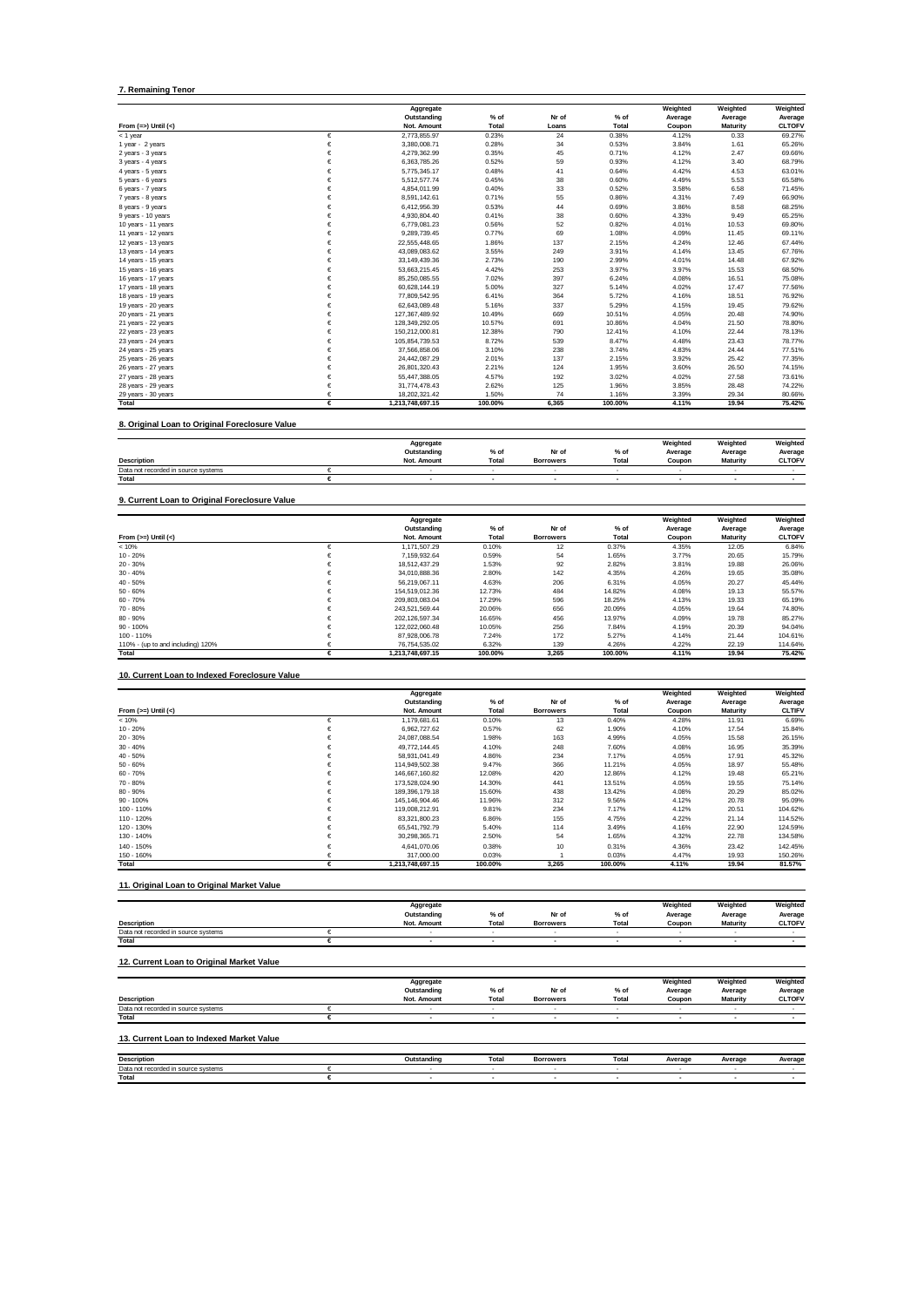#### **14. Loan part Coupon (interest rate bucket)**

|                         |   | Aggregate        |         |       |         | Weighted | Weighted        | Weighted      |
|-------------------------|---|------------------|---------|-------|---------|----------|-----------------|---------------|
|                         |   | Outstanding      | % of    | Nr of | $%$ of  | Average  | Average         | Average       |
| From $(>=)$ Until $(<)$ |   | Not. Amount      | Total   | Loans | Total   | Coupon   | <b>Maturity</b> | <b>CLTOFV</b> |
| $0.5\% - 1.0\%$         |   | 2.168.821.53     | 0.18%   | 5     | 0.08%   | 0.92%    | 20.44           | 86.19%        |
| $1.0\% - 1.5\%$         |   | 20.245.373.14    | 1.67%   | 71    | 1.12%   | 1.27%    | 19.25           | 76.90%        |
| $1.5\% - 2.0\%$         |   | 42.327.537.89    | 3.49%   | 188   | 2.95%   | 1.77%    | 19.25           | 73.23%        |
| $2.0\% - 2.5\%$         |   | 93.534.624.24    | 7.71%   | 443   | 6.96%   | 2.21%    | 20.44           | 71.62%        |
| $2.5\% - 3.0\%$         |   | 93.775.975.05    | 7.73%   | 489   | 7.68%   | 2.75%    | 19.95           | 74.76%        |
| $3.0\% - 3.5\%$         |   | 101.317.909.51   | 8.35%   | 546   | 8.58%   | 3.21%    | 19.76           | 75.89%        |
| $3.5\% - 4.0\%$         | € | 93.752.024.47    | 7.72%   | 482   | 7.57%   | 3.76%    | 20.63           | 78.21%        |
| $4.0\% - 4.5\%$         |   | 184.773.276.56   | 15.22%  | 951   | 14.94%  | 4.25%    | 19.77           | 74.50%        |
| $4.5\% - 5.0\%$         |   | 279.570.444.27   | 23.03%  | 1,463 | 22.99%  | 4.72%    | 20.20           | 76.33%        |
| $5.0\% - 5.5\%$         | € | 191.401.264.61   | 15.77%  | 1,030 | 16.18%  | 5.22%    | 20.19           | 76.24%        |
| $5.5\% - 6.0\%$         | € | 100.765.609.07   | 8.30%   | 617   | 9.69%   | 5.69%    | 18.68           | 74.71%        |
| $6.0\% - 6.5\%$         | € | 9.604.204.16     | 0.79%   | 73    | 1.15%   | 6.11%    | 19.02           | 72.52%        |
| $6.5\% - 7.0\%$         |   | 511.632.65       | 0.04%   |       | 0.11%   | 6.56%    | 18.04           | 79.19%        |
| Total                   |   | 1.213.748.697.15 | 100.00% | 6,365 | 100.00% | 4.11%    | 19.94           | 75.42%        |

## **15. Remaining Interest Rate Fixed Period**

|                       |   | Aggregate        |         |       |         | Weighted | Weighted        | Weighted      |
|-----------------------|---|------------------|---------|-------|---------|----------|-----------------|---------------|
|                       |   | Outstanding      | % of    | Nr of | $%$ of  | Average  | Average         | Average       |
| From $(=>)$ Until $($ |   | Not. Amount      | Total   | Loans | Total   | Coupon   | <b>Maturity</b> | <b>CLTOFV</b> |
| $<$ 1 year            | € | 418.687.104.59   | 34.50%  | 2.158 | 33.90%  | 3.04%    | 19.42           | 74.44%        |
| 1 year - 2 years      | € | 128.197.824.19   | 10.56%  | 736   | 11.56%  | 4.47%    | 19.21           | 75.55%        |
| 2 years - 3 years     | € | 227.254.332.93   | 18.72%  | 1,167 | 18.33%  | 4.34%    | 19.69           | 75.34%        |
| 3 years - 4 years     |   | 148.612.320.20   | 12.24%  | 818   | 12.85%  | 4.81%    | 20.32           | 75.64%        |
| 4 years - 5 years     |   | 80.547.004.05    | 6.64%   | 461   | 7.24%   | 4.75%    | 20.48           | 77.33%        |
| 5 years - 6 years     |   | 34,944,350.55    | 2.88%   | 196   | 3.08%   | 5.45%    | 19.22           | 72.96%        |
| 6 years - 7 years     | € | 16.268.838.17    | 1.34%   | 76    | 1.19%   | 4.98%    | 21.43           | 78.25%        |
| 7 years - 8 years     | € | 66.046.224.79    | 5.44%   | 284   | 4.46%   | 4.76%    | 21.40           | 76.76%        |
| 8 years - 9 years     |   | 37, 159, 121.96  | 3.06%   | 168   | 2.64%   | 4.93%    | 21.64           | 76.03%        |
| 9 years - 10 years    |   | 16.665.290.80    | 1.37%   | 82    | 1.29%   | 4.58%    | 22.84           | 80.54%        |
| 10 years - 11 years   |   | 2,360,716.94     | 0.19%   | 15    | 0.24%   | 5.78%    | 21.27           | 67.50%        |
| 11 years - 12 years   |   |                  |         |       |         |          | $\sim$          | ×.            |
| 12 years - 13 years   | € | 5,816,787.92     | 0.48%   | 22    | 0.35%   | 5.13%    | 22.26           | 69.60%        |
| 13 years - 14 years   |   | 12.554.273.67    | 1.03%   | 64    | 1.01%   | 5.18%    | 21.25           | 79.56%        |
| 14 years - 15 years   |   | 6.472.453.67     | 0.53%   | 32    | 0.50%   | 5.46%    | 21.26           | 74.53%        |
| 15 years - 16 years   |   | 1,517,643.70     | 0.13%   | 11    | 0.17%   | 5.73%    | 21.22           | 74.73%        |
| 16 years - 17 years   |   | 1,170,232.31     | 0.10%   | 10    | 0.16%   | 5.28%    | 17.98           | 60.27%        |
| 17 years - 18 years   | € | 4.767.317.30     | 0.39%   | 27    | 0.42%   | 5.15%    | 22.64           | 87.62%        |
| 18 years - 19 years   |   | 2.557.486.95     | 0.21%   | 17    | 0.27%   | 5.21%    | 21.53           | 87.69%        |
| 19 years - 20 years   | € | 1,059,055.60     | 0.09%   | 9     | 0.14%   | 5.32%    | 27.46           | 86.11%        |
| 20 years - 21 years   |   | 330,000.00       | 0.03%   | 2     | 0.03%   | 4.80%    | 20.39           | 46.09%        |
| 21 years - 22 years   |   | 510.982.86       | 0.04%   | 5     | 0.08%   | 4.88%    | 21.61           | 80.23%        |
| 22 years - 23 years   |   | 113,200.00       | 0.01%   | 4     | 0.06%   | 4.63%    | 22.33           | 75.94%        |
| 23 years - 24 years   |   | 136,134.00       | 0.01%   |       | 0.02%   | 4.45%    | 23.33           | 54.94%        |
| Total                 | € | 1,213,748,697.15 | 100.00% | 6.365 | 100.00% | 4.11%    | 19.94           | 75.42%        |

### **16. Interest Payment Type**

|                     | Aggregate        |         |       |         | Weighted | Weighted        | Weighted      |
|---------------------|------------------|---------|-------|---------|----------|-----------------|---------------|
|                     | Outstanding      | $%$ of  | Nr of | $%$ of  | Average  | Average         | Average       |
| <b>Description</b>  | Not. Amount      | Total   | Loans | Total   | Coupon   | <b>Maturity</b> | <b>CLTOFV</b> |
| Fixed rate loans    | 826.197.964.96   | 68.07%  | 4.416 | 69.38%  | 4.64%    | 19.97           | 75.55%        |
| Floating rate loans | 387.550.732.19   | 31.93%  | 1.949 | 30.62%  | 2.97%    | 19.89           | 75.13%        |
| Total               | 1.213.748.697.15 | 100.00% | 6.365 | 100.00% | 4.11%    | 19.94           | 75.42%        |

# **17. Property Description**

|                                 |                         |         |                   |         | Weighted | Weighted        | Weighted      |
|---------------------------------|-------------------------|---------|-------------------|---------|----------|-----------------|---------------|
|                                 |                         | % of    | Nr of             | $%$ of  | Average  | Average         | Average       |
| <b>Description</b>              | <b>Collateral Value</b> | Total   | <b>Properties</b> | Total   | Coupon   | <b>Maturity</b> | <b>CLTOFV</b> |
| Single family house with garage | 522.861.990.88          | 28.96%  | 942               | 27.20%  |          |                 |               |
| Single family house             | 953.990.622.75          | 52.84%  | 1.724             | 49.78%  |          |                 |               |
| Apartment                       | 272,704,661.33          | 15.10%  | 708               | 20.44%  |          |                 |               |
| Partially Commercial Use        | 30.167.187.82           | 1.67%   | 44                | 1.27%   |          |                 |               |
| Farm House                      | 13.100.903.70           | 0.73%   | 21                | 0.61%   |          |                 |               |
| Shop / house                    | 12.648.072.21           | 0.70%   | 24                | 0.69%   |          |                 |               |
| Total                           | 1.805.473.438.69        | 100.00% | 3.463             | 100.00% |          |                 |               |

#### **18. Geographical Distribution (by province)**

|                    |   | <b>Collateral Value</b> |                 | Nr of<br>Properties | $%$ of  | Weighted<br>Average | Weighted<br>Average | Weighted<br>Average<br><b>CLTOFV</b> |
|--------------------|---|-------------------------|-----------------|---------------------|---------|---------------------|---------------------|--------------------------------------|
|                    |   |                         | $%$ of<br>Total |                     |         |                     |                     |                                      |
| <b>Description</b> |   |                         |                 |                     | Total   | Coupon              | <b>Maturity</b>     |                                      |
| Drenthe            |   | 16.642.470.13           | 0.92%           | 45                  | 1.30%   |                     |                     |                                      |
| Flevoland          |   | 25.366.489.22           | 1.40%           | 58                  | 1.67%   |                     |                     |                                      |
| Friesland          |   | 11.288.546.85           | 0.63%           | 29                  | 0.84%   |                     |                     |                                      |
| Gelderland         |   | 151.301.448.19          | 8.38%           | 293                 | 8.46%   |                     |                     |                                      |
| Groningen          |   | 23.049.071.18           | 1.28%           | 55                  | 1.59%   |                     |                     |                                      |
| Limburg            |   | 77.763.767.23           | 4.31%           | 180                 | 5.20%   |                     |                     |                                      |
| No Data            |   | 13.991.364.59           | 0.77%           | 23                  | 0.66%   |                     |                     |                                      |
| Noord Brabant      |   | 323.459.163.32          | 17.92%          | 646                 | 18.65%  |                     |                     |                                      |
| Noord Holland      |   | 481.807.733.63          | 26.69%          | 840                 | 24.26%  |                     |                     |                                      |
| Overijssel         |   | 45.902.007.95           | 2.54%           | 93                  | 2.69%   |                     |                     |                                      |
| Utrecht            |   | 235.408.591.39          | 13.04%          | 383                 | 11.06%  |                     |                     |                                      |
| Zeeland            | c | 23.390.885.88           | 1.30%           | 52                  | 1.50%   |                     |                     |                                      |
| Zuid Holland       |   | 376.101.899.13          | 20.83%          | 766                 | 22.12%  |                     |                     |                                      |
| Total              | € | 1,805,473,438.69        | 100.00%         | 3,463               | 100.00% |                     |                     | $\sim$                               |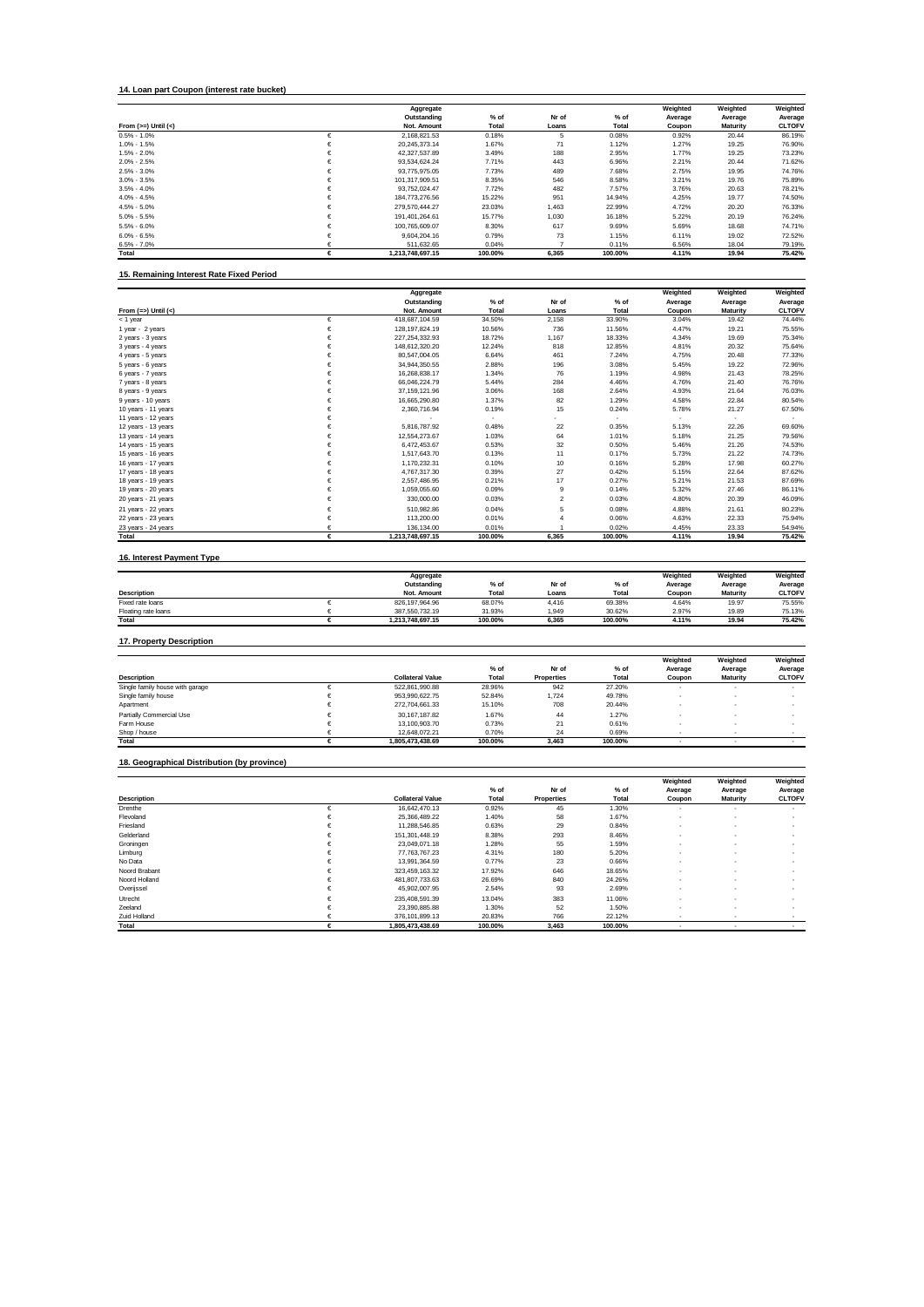#### **19. Geographical Distribution (by economic region)**

|                                           |   |                         |         |                   |              | Weighted | Weighted | Weighted      |
|-------------------------------------------|---|-------------------------|---------|-------------------|--------------|----------|----------|---------------|
|                                           |   |                         | % of    | Nr of             | $%$ of       | Average  | Average  | Average       |
| <b>Description</b>                        |   | <b>Collateral Value</b> | Total   | <b>Properties</b> | <b>Total</b> | Coupon   | Maturity | <b>CLTOFV</b> |
| NL111 Oost-Groningen                      | € | 352.184.72              | 0.02%   | $\overline{2}$    | 0.06%        |          |          |               |
| NL113 Overig Groningen                    | € | 22,696,886.46           | 1.26%   | 53                | 1.53%        |          |          |               |
| NL121 Noord-Friesland                     | € | 4.595.650.71            | 0.25%   | 12                | 0.35%        |          |          |               |
| NL122 Zuidwest-Friesland                  | € | 3.495.191.04            | 0.19%   | 8                 | 0.23%        |          |          |               |
| NL123 Zuidoost-Friesland                  | € | 3.197.705.10            | 0.18%   | 9                 | 0.26%        |          |          |               |
| NL131 Noord-Drenthe                       | € | 10,835,189.14           | 0.60%   | 30                | 0.87%        |          |          |               |
| NL132 Zuidoost-Drenthe                    | € | 3.707.000.00            | 0.21%   | 10                | 0.29%        |          |          |               |
| NL133 Zuidwest-Drenthe                    | € | 2.100.280.99            | 0.12%   | 5                 | 0.14%        |          |          |               |
| NL211 Noord-Overijssel                    | € | 15,570,494.19           | 0.86%   | 33                | 0.95%        |          |          |               |
| NL212 Zuidwest-Overijssel                 | € | 8,264,609.93            | 0.46%   | 19                | 0.55%        |          |          |               |
| NL213 Twente                              | € | 22.066.903.83           | 1.22%   | 41                | 1.18%        |          |          |               |
| NL221 Veluwe                              | € | 50,365,571.77           | 2.79%   | 91                | 2.63%        |          |          |               |
| NI 224 Zuidwest-Gelderland                | € | 10,064,217.58           | 0.56%   | 21                | 0.61%        |          |          |               |
| NL225 Achterhoek                          | € | 17,560,588.40           | 0.97%   | 37                | 1.07%        |          |          |               |
| NL226 Arnhem/Nijmegen                     | € | 73,936,070.44           | 4.10%   | 145               | 4.19%        |          |          |               |
| NL230 Flevoland                           | € | 25,366,489.22           | 1.40%   | 58                | 1.67%        |          |          |               |
| NL310 Utrecht                             | € | 229,794,533.70          | 12.73%  | 376               | 10.86%       |          |          |               |
| NL321 Kop van Noord-Holland               | € | 13,228,485.42           | 0.73%   | 21                | 0.61%        |          |          |               |
| NL322 Alkmaar en omgeving                 | € | 29,281,186.32           | 1.62%   | 52                | 1.50%        |          |          |               |
| NL323 ljmond                              | € | 14.040.255.44           | 0.78%   | 29                | 0.84%        |          |          |               |
| NL324 Agglomeratie Haarlem                | € | 81.457.079.85           | 4.51%   | 128               | 3.70%        |          |          |               |
| NL325 Zaanstreek                          | € | 5,145,660.85            | 0.29%   | 13                | 0.38%        |          |          |               |
| NL326 Groot-Amsterdam                     | € | 230.605.636.29          | 12.77%  | 445               | 12.85%       |          |          |               |
| NL327 Het Gooi en Vechtstreek             | € | 115,736,487.15          | 6.41%   | 162               | 4.68%        |          |          |               |
| NL331 Agglomeratie Leiden en Bollenstreek | € | 69,798,051.24           | 3.87%   | 136               | 3.93%        |          |          |               |
| NL332 Agglomeratie 's-Gravenhage          | € | 164,274,669.75          | 9.10%   | 321               | 9.27%        |          |          |               |
| NL333 Delft en Westland                   | € | 8,423,310.09            | 0.47%   | 19                | 0.55%        |          |          |               |
| NL334 Oost-Zuid-Holland                   | € | 24,777,845.44           | 1.37%   | 50                | 1.44%        |          |          |               |
| NL335 Groot-Rijnmond                      | € | 84,773,930.07           | 4.70%   | 194               | 5.60%        |          |          |               |
| NL336 Zuidoost-Zuid-Holland               | € | 21.356.092.54           | 1.18%   | 42                | 1.21%        |          |          |               |
| NL341 Zeeuwsch-Vlaanderen                 | € | 4.226.442.49            | 0.23%   | 9                 | 0.26%        |          |          |               |
| NL342 Overig Zeeland                      | € | 19.164.443.39           | 1.06%   | 43                | 1.24%        |          |          |               |
| NL411 West-Noord-Brabant                  | € | 87,938,909.67           | 4.87%   | 173               | 5.00%        |          |          |               |
| NL412 Midden-Noord-Brabant                | € | 57,493,193.40           | 3.18%   | 111               | 3.21%        |          |          |               |
| NL413 Noordoost-Noord-Brabant             | € | 95,776,378.18           | 5.30%   | 189               | 5.46%        |          |          |               |
| NI 414 Zuidoost-Noord-Brabant             | € | 82,250,682.07           | 4.56%   | 173               | 5.00%        |          |          |               |
| NL421 Noord-Limburg                       | € | 16,813,665.67           | 0.93%   | 34                | 0.98%        |          |          |               |
| NL422 Midden-Limburg                      | € | 10,870,913.05           | 0.60%   | 25                | 0.72%        |          |          |               |
| NL423 Zuid-Limburg                        | € | 50.079.188.51           | 2.77%   | 121               | 3.49%        |          |          |               |
| No Data                                   | € | 13,991,364.59           | 0.77%   | 23                | 0.66%        |          |          | $\sim$        |
| Total                                     | € | 1,805,473,438.69        | 100.00% | 3.463             | 100.00%      | $\sim$   | $\sim$   | $\sim$        |